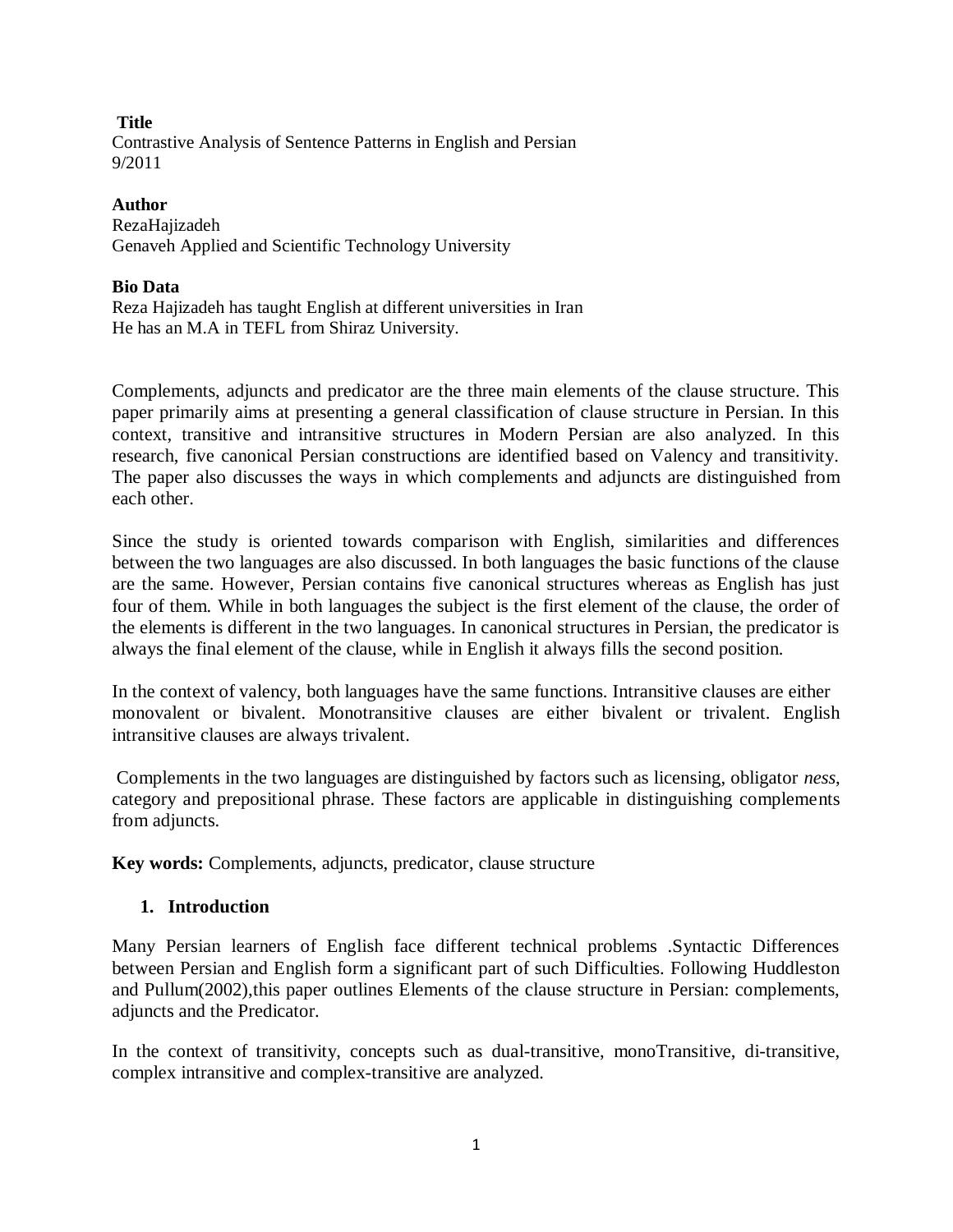In Persian, Using different types of complement in combination with transitivity, we identify five canonical Persian clause constructions. We also present a general classification of clause structure in Persian, based on valency and transitivity. Classification of clause structure in Persian, based on valency and we identify five canonical Persian clause constructions. We also present a General classification of clause structure in Persian, based on valency and Transitivity.

The ways in which one can distinguish complements from adjuncts in Persian makes an important part of this paper. Since this study is oriented towards comparison with English, we will outline similarities and differences Between Persian and English in terms of the above key concepts.

We hope that professional teachers of English to Persian speakers and Teachers of Persian to English speakers benefit from the outcome of this paper.

# **2. Literature review**

In discussing clause elements, Quirk et al (1985: 60) divide the elements of Clause structure into two categories: 'phrases' and 'subordinate clauses'. The former include VPs, NPs, AdjPs, AdvPs and PPs. They represent clause elements in the following diagram. 'The broken arrows on the right indicate that the adverb phrases and prepositional phrases can exceptionally function as subjects, and that prepositional phrases can' function as complements.



In the context of functions and categories of sentence elements including predicator, complements and adjuncts. Wekker and Aarts (1987: 76) say: "Once we have established what the constituents of a Sentence is, we must specify what functions these constituents have and to what grammatical categories they belong". In sentence structure, they think of Functions as slots which we can fill by a certain range of linguistic structures.

They are of the opinion that in every language there are typical sentence patterns. They also divide the functions into 'obligatory' and 'optional'. Huddleston (1988: 49-67) goes into details of the structure of the kernel Clauses. In the first instance he divides the clause into subject and predicate. According to him, the predicate represents the function of a constituent, are dependents of the predicator which is the head of the predicate? Complements include subject, object, PCs and PCo. Van Valin and LaPolla (1997:242) write:

"Grammatical relations are a part of traditional grammar. They are important because if one thinks pretheoretically, or as pretheoretically as one can, it is obvious that there are a lot of syntactic phenomena that relate to grammatical relations."

Radford (1997:508) defines the concept function as: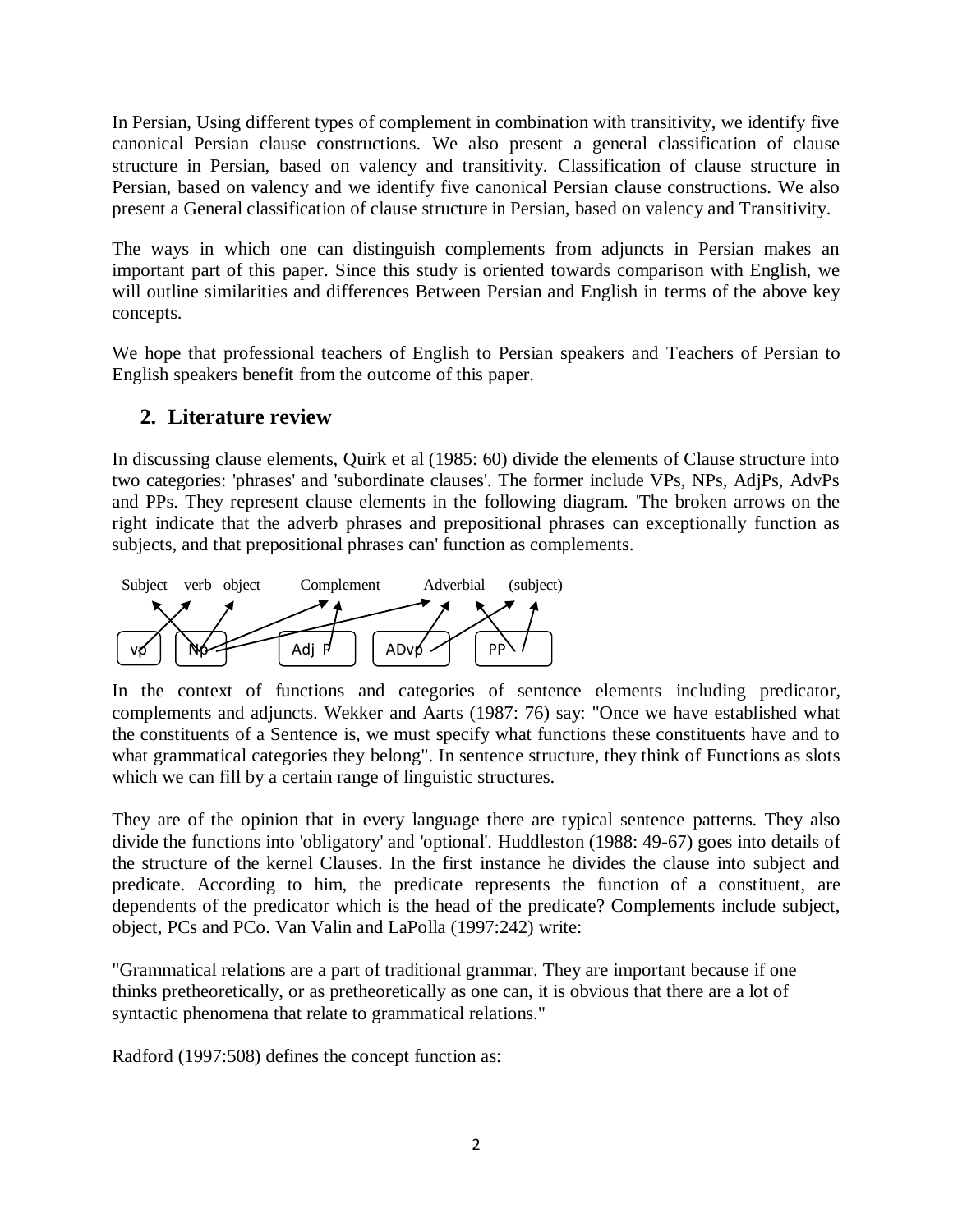"Expressions such as subject, specifier, complement, object, head and adjunct are said to denote the grammatical function which a particular expression fulfils in a particular structure (which in turn relates to the position which it occupies and certain of its morphological properties -e.g. case and agreement properties)."

Finch (2000: 88) regards the clause as "a term used in some grammars to refer to a grammatical unit intermediate between PHRASE and SENTENCE". According to him, "the distinctive feature of clauses is that they have subject Predicate structure." He mentions 'subject', 'predicate', 'object', complement and 'adjunct' as the 'elements of the clause. He uses the acronym **SPOCA**  for the elements In the context of grammatical relations, Akmajian et al (2001: 181), define Some elements of the clause structure, including subject and object in English. Structurally, they regard the *subject* of a sentence as the NP immediately Dominated by S which appears before (Aux) VP. Similarly, they define the *Object* as the NP immediately dominated by VP.

# **Background**

The field of second language research (very broadly speaking) is divided into three stages of development, roughly equitable with the 1960s, the 1970s and the 1980s, respectively. The 1960s and the flourishing period of behaviorists' habit-formation psychology and structural linguistics to the problems of foreign language teaching techniques and material; an objective model, which viewed teaching as doing and mastery of habits and actions. It was supported and informed by process-product research (a positivist view of research) towards learning difficulties. In this period, the results of linguistic and contrastive analysis research were directly applied to the field of second language teaching.

The 1970s and the abandonment of the 1960s' framework, the rebirth of cognitive psychology and upsurge of generative linguistics viewed teaching as thinking and doing combined; a cognitive model. This period was a beginning of the rift between the applied and theoretical aims of researchers in this area which saw the learner as an autonomous creator of language systems who was involved in a complex process of decision-making. This view was supported by teacher-cognition research. According to Stern (1983), second language learning as a psychological research problem was discovered at most with suddenness by several applied linguists and psycholinguists as an important and uncharted area of investigation. The upsurge of research and theorizing between 1972 and 1978 or thereabouts on the psychology of second language learning was astonishing to anyone who had been aware of the lack of proper second language learning research in the preceding decades.

The 1980s onward saw an attempt to refine current models of language learning and seek closer links between second language research and other theoretical disciplines, especially linguistics. This era mostly views teaching as knowing what to do; i.e., an interpretivist view and the teacher is viewed as an insider researcher. This period is associated with and informed by expertise research. Hereafter the debates on the relationship between research and practice, concerning the application of SLA research results to language pedagogy emerged.

## **3. Elements of the clause structure**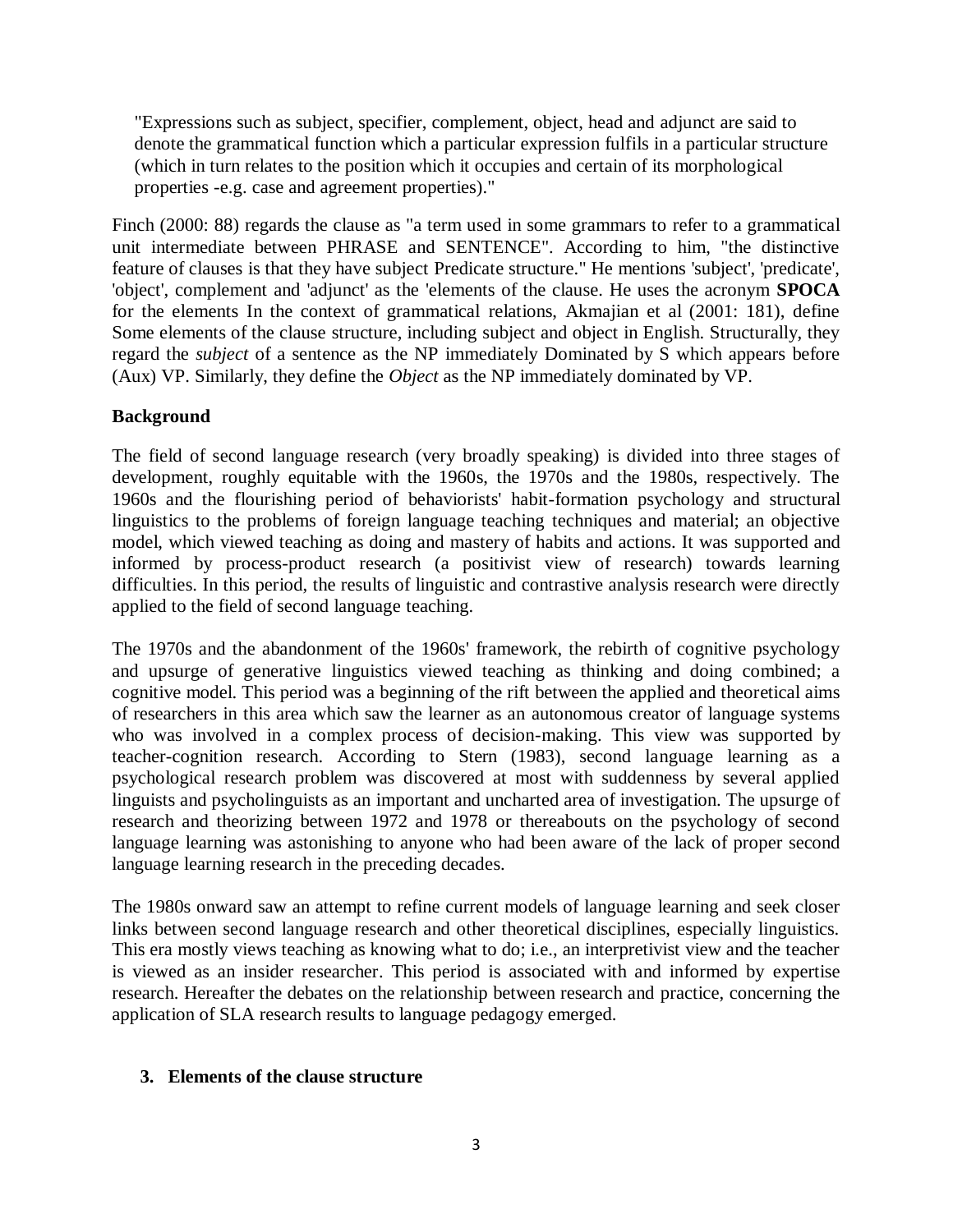In Persian, as in English, there are three basic functions in the clause: complements, adjuncts and the predicator.

(1) *C A A A C P ali* I *har rUZ/* I *do saat* I *dar xane* I *ketab* I *mi-xan-ad<sup>1</sup>* Ali / everyday / two hour / in house / book / impfv-read.nps-3s Ali/ everyday/ books/ at home /two hours/ every day. C P C A A A

The most central function in the clause is the predicator. Complements are related more closely to the verb than adjuncts. One can differentiate Adjuncts on semantic grounds. *har rUZ, do sâ ât,*  and *dar xane* are adjuncts of frequency, time period and location respectively.

In Persian, as in English, complements are classified as core and noneCore, which appear in the forms of NPs and PPs respectively. In the following *payâm* and *name râ* are core complements while *be maryam* is a noncore one:

 C C C P (2) *payâm* / *name râ* / *be maryam* / *dâd-ø* Payam /lette! Comp/to Maryam / give.ps-3sg Payam gave the letter to Maryam

NPs that function as *core* complements are directly related to the verb, but Those that function within PPs are only indirectly related to the verb. The NP *maryam* which is governed by a preposition is traditionally referred to as oblique. The preposition *be* 'to' in *be maryam* identifies the semantic role of *maryam* with regard to the verb.

In English whether a complement is core or non-core depends on the type of the category (NP vs PP) and not its position in the clause. In the following,

*Alice* is a core complement in (i) and *to Alice* a non-core one in (ii

(3) a. *Kim gave Alice the letter b. Kim gave the letter to Alice*

Similarly, in Persian the deciding factor for a complement to be core or non Core is its category rather than its position. A core complement has the form of An NP and non-core one has the form of a PP, no matter in what position of the clause they appear. Accordingly, in (4i-ii), *pul râ*  is a core complement while *be Ali* is a non-core one. (4iii) is non-existent in Persian, because *ali*  should have been preceded by the preposition *be* 'to'.

- *4i Payâm/ be/ ali /pul/râ/ dâd- ø* Payam/ to/ Ali /money /comp/ give.ps.3sg Payam gave Ali the money/ Payam gave the money to Ali
- ii *payâm/ pul/ râ /be/ ali/ dâd- ø* Payam/ money /comp /to /Ali /give.ps.3sg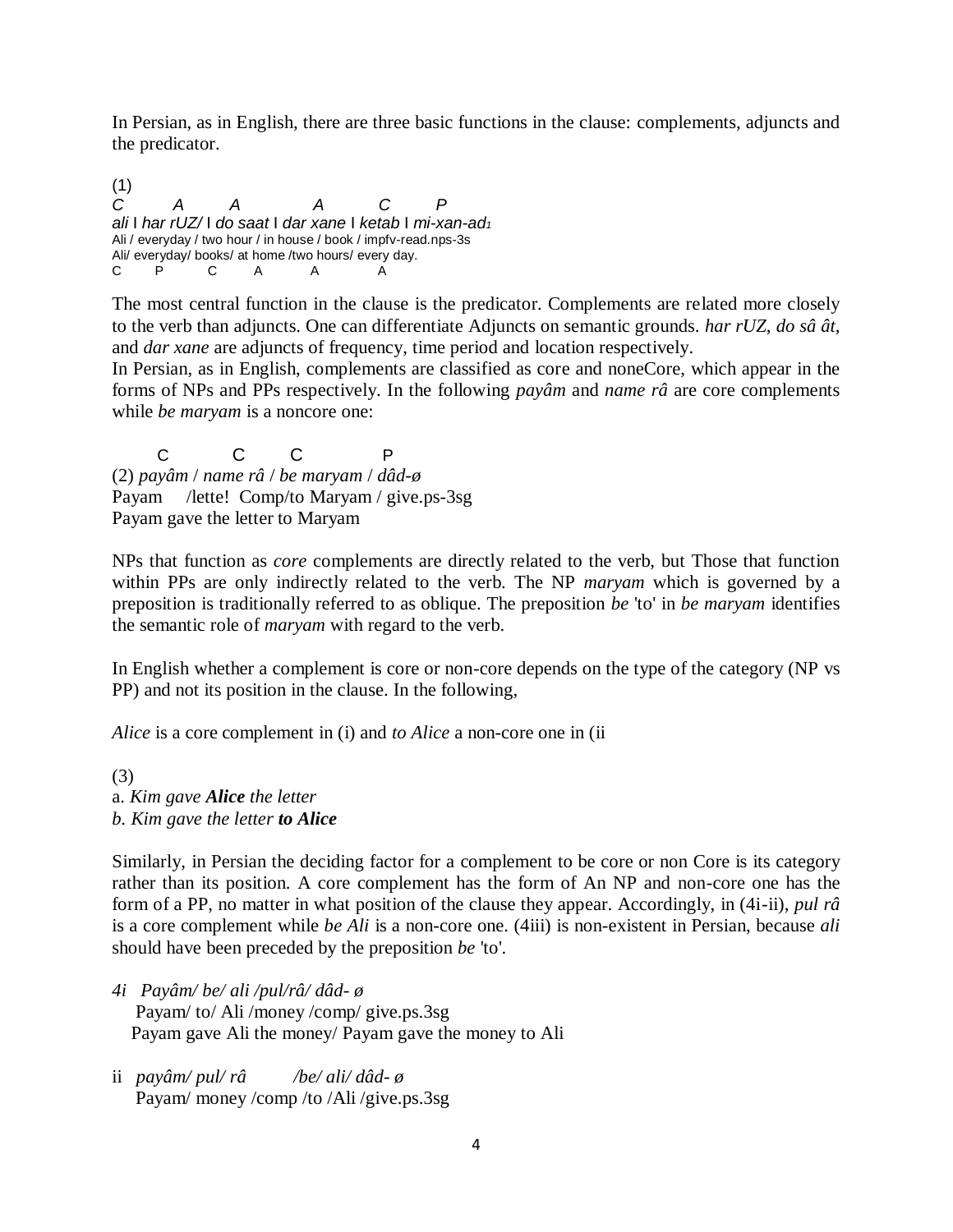Payam gave Ali the money/ Payam gave the money to Ali

iii \* *paymâ ali pul râ dâd ø \*paâym pul râ ali dâd- ø*

The unacceptable forms in (4iii) imply a significant difference between Persian and English. It's a common practice in English to have a canonical structure containing a intransitives verb with three NPs as core complements, as in (3i).

However, to express an equivalent clause in Persian, one is obliged to use twoNPs and one PP, as in (4i-ii). Following our theoretical framework within which a non-core complement (PP) does not appear as an object, we claim that there is no ditransitive clause/verb in Persian (at least in the sense used in English).

Among the complements, the subject is external to the VP, as *payam* in the above, while the other complements such as *be ali* and *pul fa* are internal to the VP. Unlike English, in Persian the subject mayor may not be absent, for the person/number ending is always attached to the verb:

5) man *âmad-am (i) come.ps.1sg I came*

However, any canonical clause has a subject (external complement). However, based on the nature of the verb a clause mayor may not contain a direct object (internal object). Accordingly, clauses are classified as transitive and intransitive. A transitive verb takes an object, while an intransitive does not. A clause which contains a transitive verb is referred to as transitive; a clause which contains an intransitive verb is called intransitive:

 s P (6) *mâ / david-im* We run.ps-1 pi We run

 S O P (7) *anhâ / xâne.râ* / *sâxt-and*

They house comp build.ps-3pl

They built the house

There are verbs which appear in two patterns: in transitive and intransitive Clauses. Such verbs are referred to as dual-transitive:

(8)*livân Šekast-ø* Glass break.ps-3sg The glass broke

*(9)puyâ livân râ Šekast-ø* Puya glass comp break.ps-3sg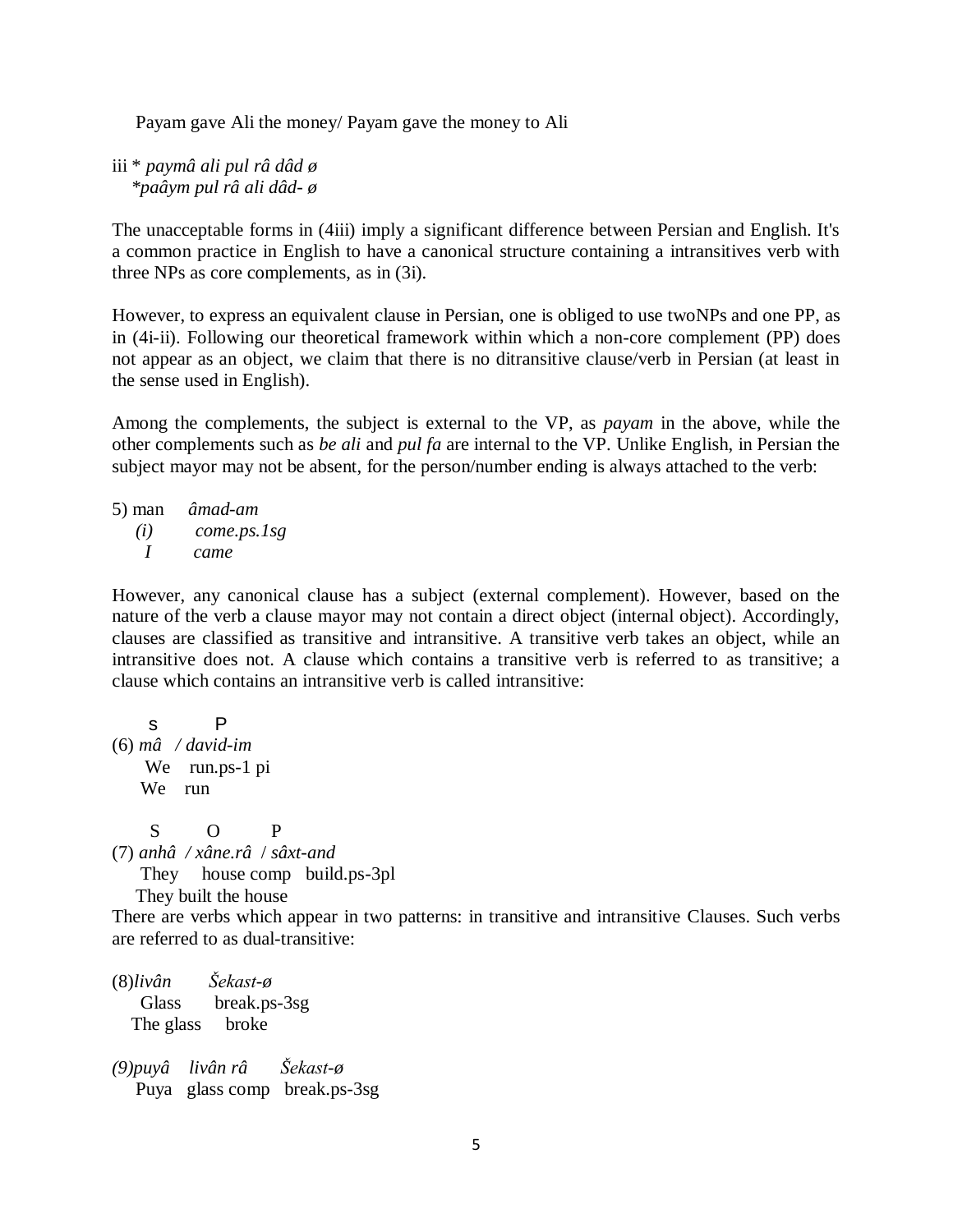Puya broke the glass

Some verbs appear in patterns which contain just a direct object, while others Appear in patterns with a direct object and an indirect one. They are called monotransitives and ditransitives respectively:

 S DO P (10) *u /name/ ra/xand-o* S/he /letter /comp/read.ps-3sg S/he read the letter

 $S/$  DO  $/$  Io  $/$  P (11) *man/ sib râ / be hasan/ dâd-am* I/ apple comp/ to Hasan/ give.ps-1sg I gave the apple to Hasan

Some verbs appear in both mono-transitive and di-transitive clauses:

(12) *nimâ/ haqiqat /râ/ goft-ø* Nima /truth /comp /say.ps-3sg Nima told the truth

(13) *nimâ/ haqiqat/ râ/be /man/ goft-ø* Nima/truth/ comp /to/ I /say.ps-3sg Nima told me the truth

## *4. Complex-intransitive and complex-transitive*

There are intransitive verbs which take a predicative complement, though such complements are more like predicators than ordinary complements; In (14), for example, *bâhuŠ* 'sharp *I* is related to the subject, *Hamid,* Similarly, we have transitive verbs that take a predicative complement which assigns a feature to the direct object of the clause. Such verbs and clauses are referred to as use PCs for complex-intransitives and PCo for complex-transitive.

 S PCs P (14) *hamid bâhuŠ ast-ø* Hamid sharp be.ps.3sg Hamid is sharp

S DO PC<sub>o</sub> P (15) *mehdi hamid râ bâhuŠ pendâŠt-ø* Mehdi Hamid camp sharp cansider.ps-3sg

Mehdi considered in both of the above, the PC is related to *Hamid,* though the latter is S in (14),and 0 in (15). So PCs and PCo indicate that the PC is subject-oriented in (14),and objectoriented in (15). Obliques can also be used as predicative complements:

(16) *man to râ be onvân-e modir bargozid-am*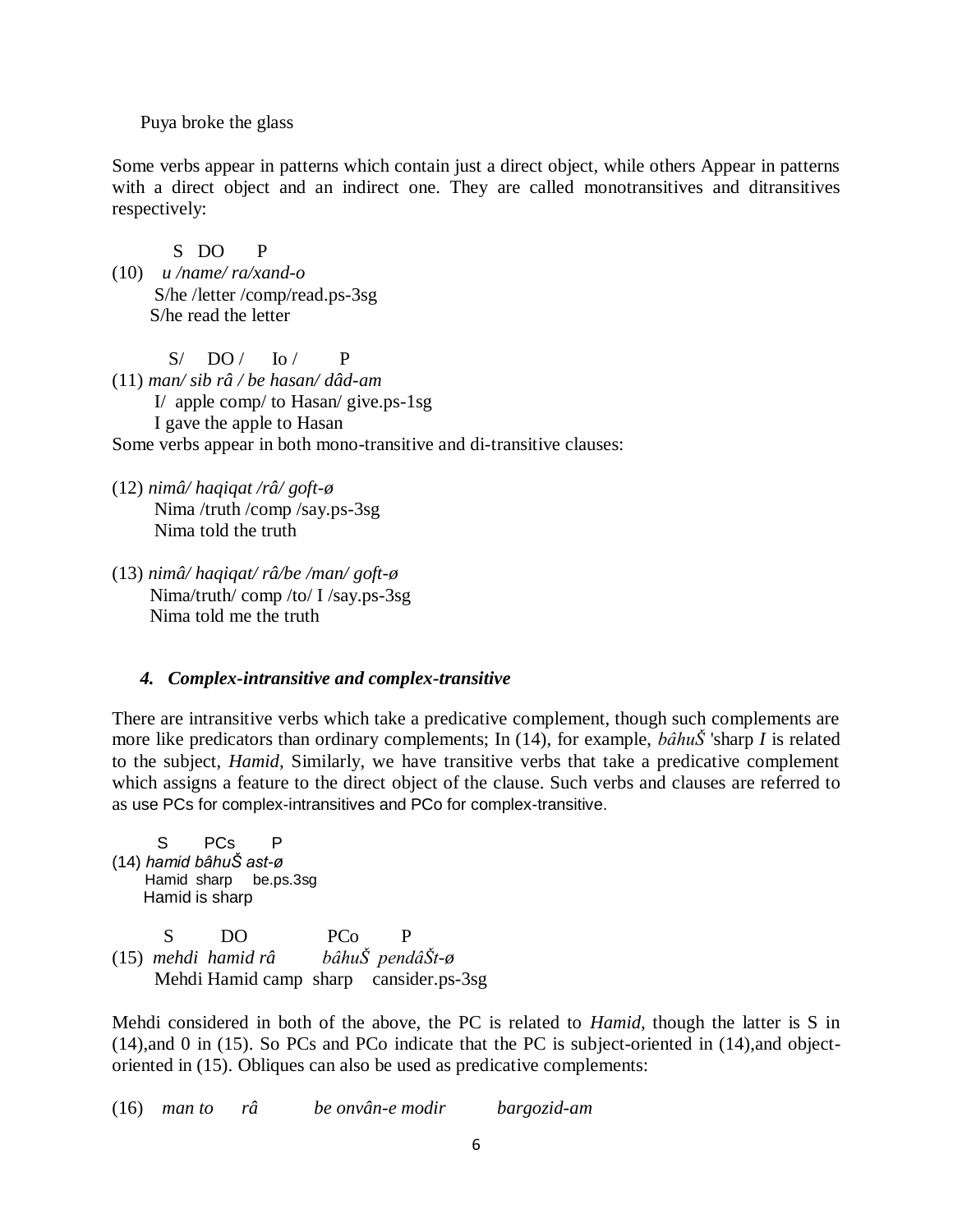| I you camp     | as-link manager | elect.ps.1sg |
|----------------|-----------------|--------------|
| I. elected you | as the manager  |              |

#### **5. Canonical structures**

|                | What has been discussed up to this point can be summarized as follows: |                |                         |
|----------------|------------------------------------------------------------------------|----------------|-------------------------|
| (17)           | <b>ORDINARY</b>                                                        | <b>COMPLEX</b> |                         |
| Intransitive   | Man david-am                                                           | mâ <i>qâzi</i> | hast-im                 |
| Monotransitive | ânhâ <i>ketâb râ xând-and</i>                                          |                | mân u râ barim minim-am |

The functional structures of the above Persian clauses are as follows:

| (18)           | <b>ORDINARY</b> |     | <b>COMPLEX</b> |  |
|----------------|-----------------|-----|----------------|--|
| Intransitive   |                 |     | 7PCS           |  |
| Monotransitive | $S \cap P$      | S., | O PCO          |  |

One can compare the above structures to the English canonical structures, quoted from Huddleston and Puilum (2002:218):

| (19)             | <b>ORDINARY</b> | <b>COMPLEX</b> |         |         |                      |
|------------------|-----------------|----------------|---------|---------|----------------------|
| Intransitive S   |                 |                |         | S P PCS |                      |
| Monotransitive S | P <sub>0</sub>  |                |         |         | $S \t P \t O \t PCO$ |
| Ditransitive S   | PO O            |                | $S$ P O |         | <b>PCO</b>           |

As far as intransitive and monotransitive structures are concerned, both Languages contain the same elements, though they are not of the same order. While, in English, the predicator fills the second position in the clause, that in Persian is the final element of the clause. Unlike English, Persian does not contain a intransitive structure. This is because in Persian verbs like dâd-an 'give' are obligatorily take an NP and a PP (non-core complement). According to our theoretical framework, a PP cannot function as an object.

## **6. Valency**

The above classification is based on the objects and Predicative complements. Yet, as Huddleston and Pullum(2002:218-9) note, we can have another Classification based on the number of complements which seems more general.

They refer to this as valency. According to this classification, a verb is monovalent if it takes just one complement. In the following, we present an outline of the two classifications:

| (20)                               | Transitivity          | Valency    |
|------------------------------------|-----------------------|------------|
| (i) mehdi xâbid- $\phi$            | intransitive          | monovalent |
| (ii) in be pâsox to bastegi dâr-ad | intransitive          | bivalent   |
| (iii) ali dâvar Šod- $\phi$        | intransitive(complex) | bivalent   |
| (iv) man nâmeh râ xând-am          | monotransitive        | bivalent   |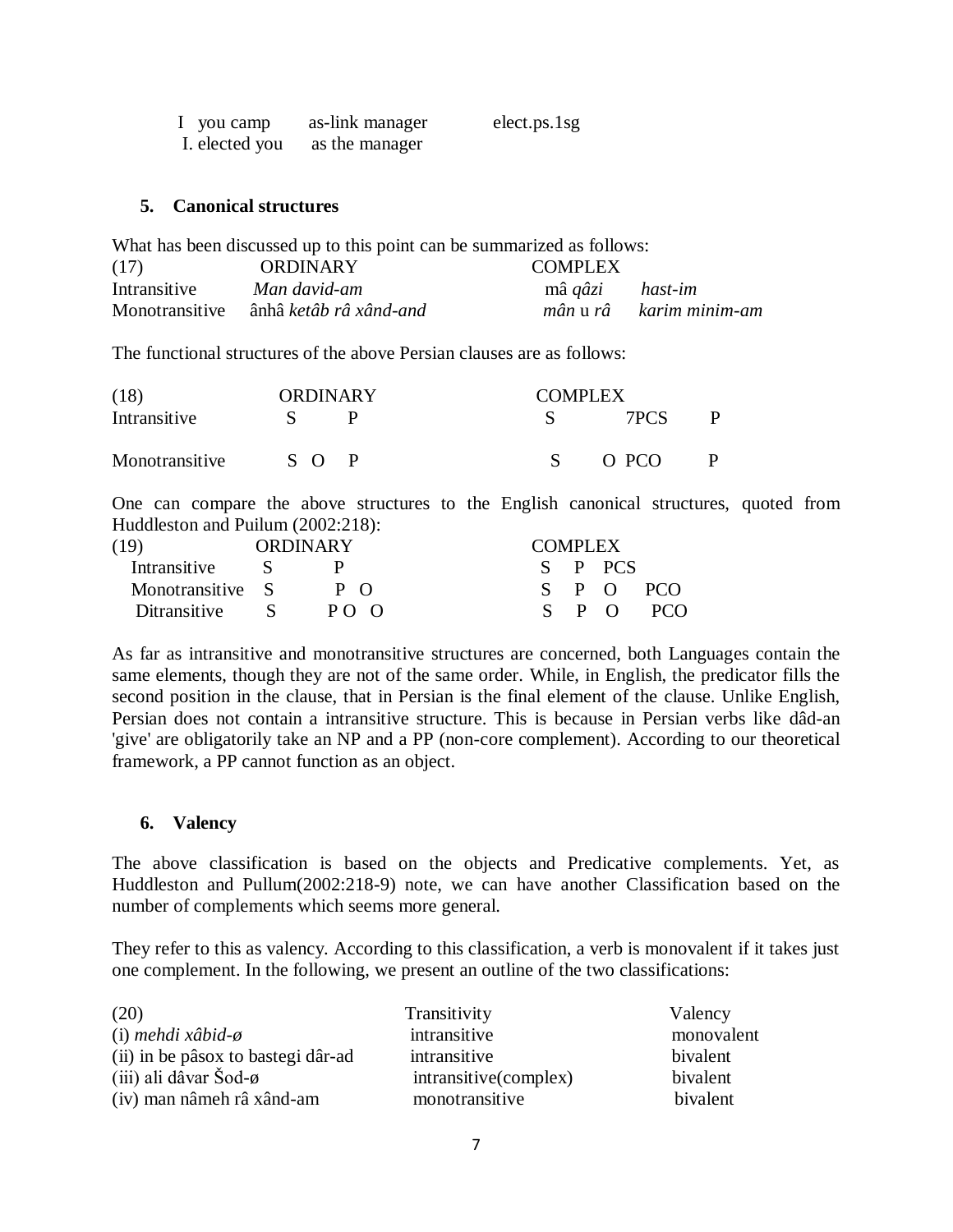| (v) ma ketab ra baray-e to xarid-im | monotransitive | trivalent |
|-------------------------------------|----------------|-----------|
| (vi) rezâ bačče râ ali nâmid-ø      | monotransitive | trivalent |

The above forms are translated as follows:

(21)

- (i) Mehdi slept
- (ii) It depends on your response
- (iii) Ali became a referee
- (iv) I read the letter
- (v) We bought the book for you
- (vi) Reza named the child Ali

#### **7. Complements VS Adjuncts**

Huddleston and Pullum (2002:219) propose five factors which are applicable in distinguishing complements from adjuncts: (a) licensing, (b) obligator ness, (c) anaphora, (d) category and (e) Prepositional phrases.

#### **Licensing**

Traditionally, the verb is regarded as the decisive element of the clause. This is mainly because it is the verb which determines the permissible complements:

(22)

i *rezâ xâne râ sâxt-ø* Reza house comp build.ps-3sg Reza built the house Reza built the house

But not:

```
(23)
I *reza xane ra rasid-e
     Reza house comp
     Man u ra sekiba mi-pendar-am
     I s/he comp patient impfv-consider.nps-1 sg
     I consider him/her patient.
```
But not:

| $*$ man u     | ra | sekiba mi-bar-am           |
|---------------|----|----------------------------|
| I $s/he$ comp |    | patient impfv-take.nps-1sg |

In (22i), the verb *saxt* licenses a direct object *(xane ra),* but in (22ii), *rasid* does not, though the English verb *reach* does. Again, in (23i), *mi-pendar-am* permits A direct object + PCo, but in (23ii) *mi-bar-am* does not. However, adjuncts such As *emruz* (today), *zir-e miz* (under the table), etc. are used with different types of verb.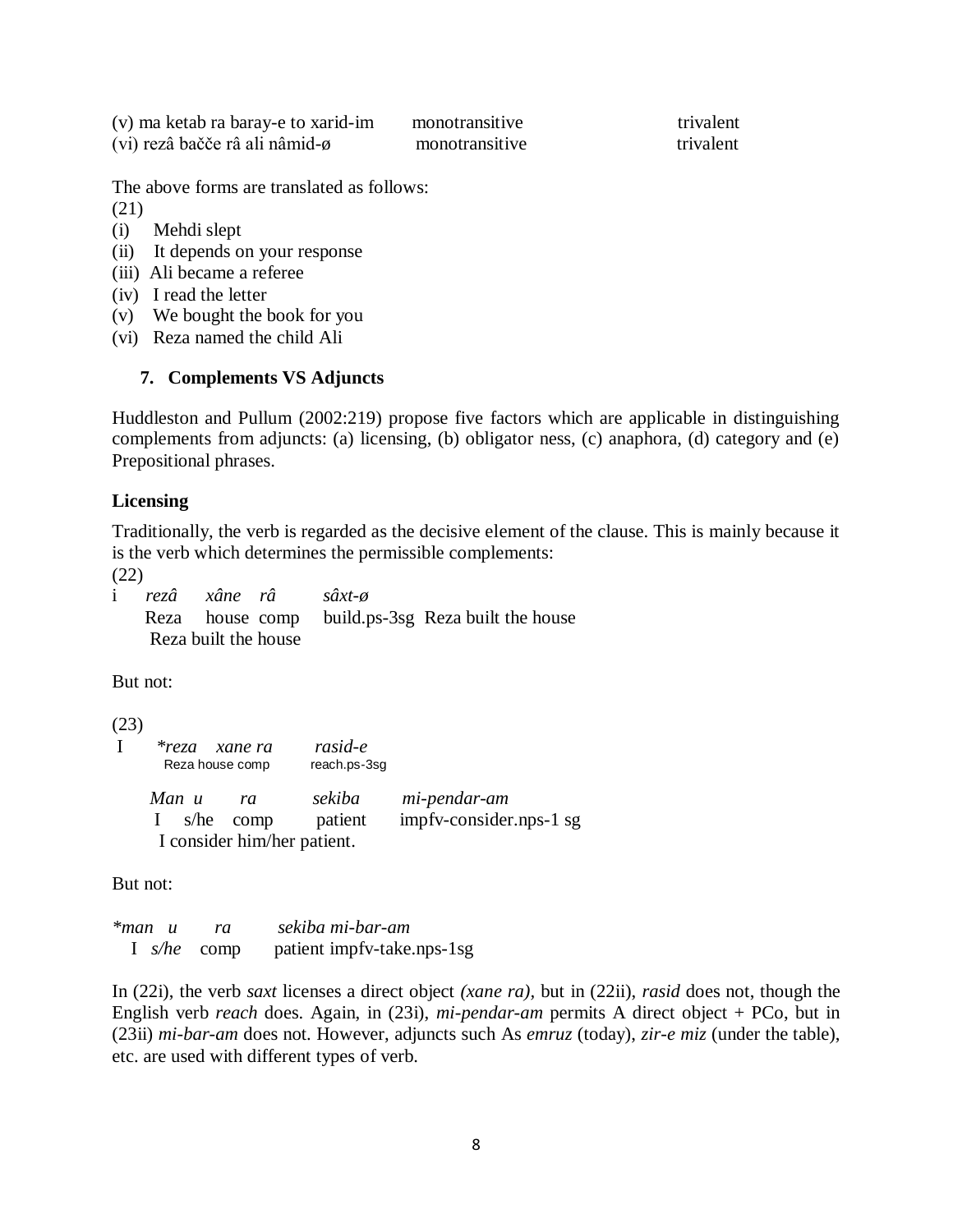**Subcategorization** is the term used to reflect the dependence between Complements and the verbs used with them. Accordingly, we classify verbs Such as *raft-an* (to go) and *xord-an* (to eat) as intransitive and mono-transitive respectively. Some verbs may take different complementation patterns. A verb Like *seda kard-an* (call) can be used in two patterns: in SOP as well as in S 0 PC P:

(24)

*i man pesar ra seda mi-kon-am* I boy comp calling impfv-do.nps-1sg I call the boy

ii *man pesar ra ali seda mi-kon-am* I boy comp Ali call impfv-do.nps-1sg I call the boy Ali

Indeed, in Persian we have verbs that are used in four different patterns: in mono-transitive pattern, complextransitive, di-transitive and in a pattern without any label: a  $PP + a$  clause as complements.

(25)

*i Man an ketab ra mi-xah-am* I that book camp impfv-want.nps-1sg I want that book [mono-transitive] ii *man an qatel ra zende mi-xah-am* [complex. transitive] that murderer camp alive impfy-want.nps-1sq I want that murderer alive iii *man in xane ra baray-e to mi-xah-am* [di-transitive] I this house camp for-link you impfy-want.nps-1 sg I would like you to have this house IV *man* az *payam mi-xah-a ke ketab ra be-bar-ad* I from Payam ask.nps-1sg that book camp nin-take.nps-3sg

I ask Payam to take the book

Two significant points need to be discussed in the context of forms like (iv): the choice of preposition and the choice of subordinate clause:

## **Choice of preposition**

It is the verb which determines which preposition is permitted to be used with it. In the following pair, for example, the verb *goft-fJ* takes the preposition *be* but not *dar:*

(26) *hasan Matlab ra be reza goft-fJ*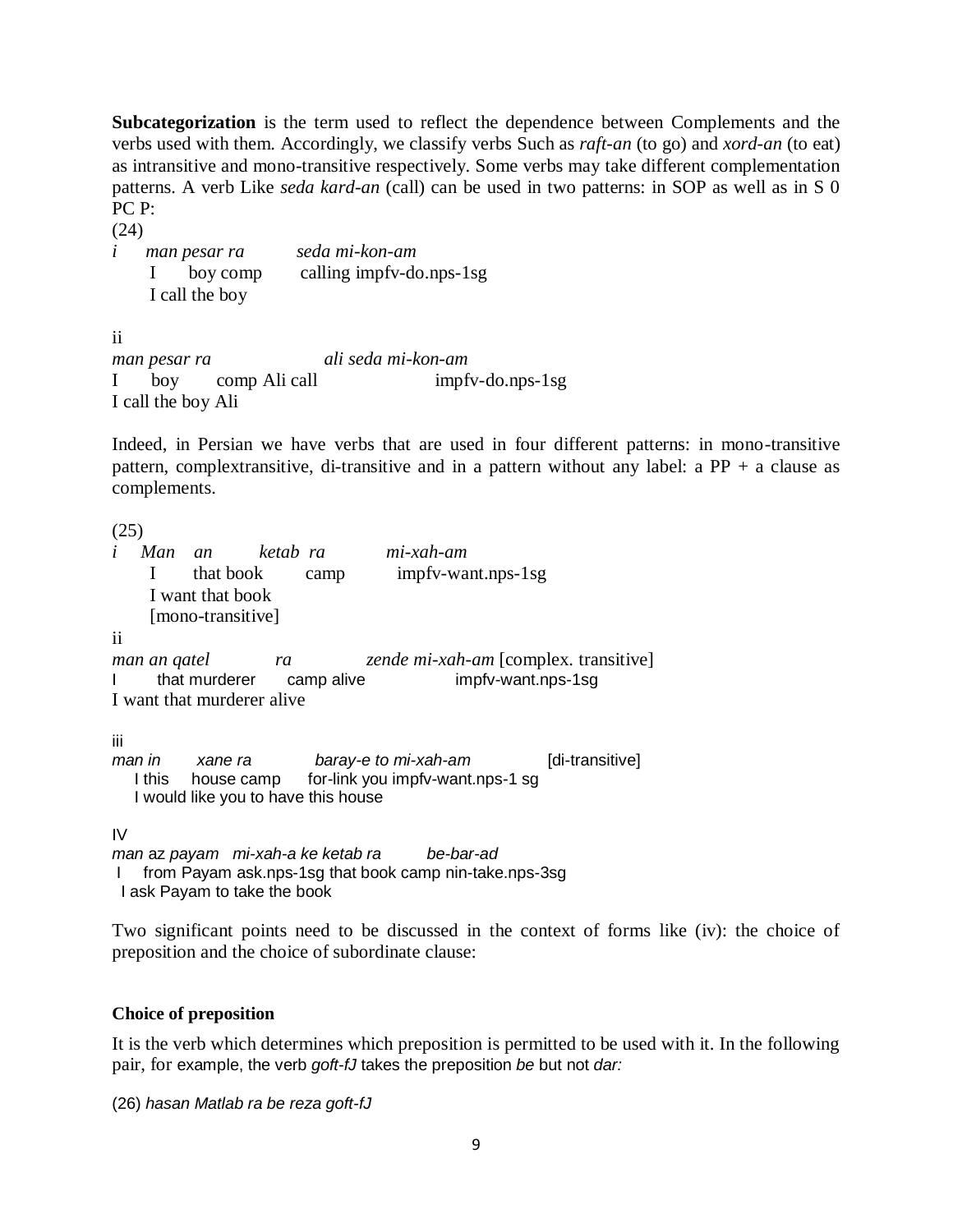Hasan matter camp to Reza say.ps-3sg Hasan told Reza the matter

But not: (27) *\*hasan MatJab ra* Hasan matter camp  *da, reza goft-fJ* in Reza say.ps-3sg

#### **Choice of subordinate clause**

In any complex sentence, the verb of the main clause determines the type of the subordinate clause: declarative, imperative, interrogative, exclamative, finite, nonfinite, etc:

a *farid porsid ke/ hasan/ ce goft-ø* Farid ask.ps-3sg that /Hasan/what say.ps-3sg Farid asked what Hasan said

But not

```
b *farid porsid-ø/ ke hasan /bo-ro-ø /xane!
        Farid ask.ps-3sg" that Hasan nin-go.nps-2sg home
        *Farid asked 'that Hasan go home!
```
#### **Obligator ness**

• In Persian, as in English, complements are sometimes obligatory, whereas adjuncts are always optional. The complement in (a) is obligatory because its absence will result in ungrammaticality of the clause, as in (b):

*a hamid ketab ra avard-ø*

Hamid book comp bring.ps-3sg Hamid brought the book *[Obligatory complement]*

But not: b \* *hamid/aVard-ø /* Hamid bring.ps-3sg \*Hamid brought

## **Conclusion**

This piece of research reveals significant similarities as well as differences between Persian and English. In both languages the basic functions of the clause are complements, adjuncts and the predicator.

While English has five canonical structures, Persian has only four of them. In both languages, in canonical structures the subject is the first element of the clause.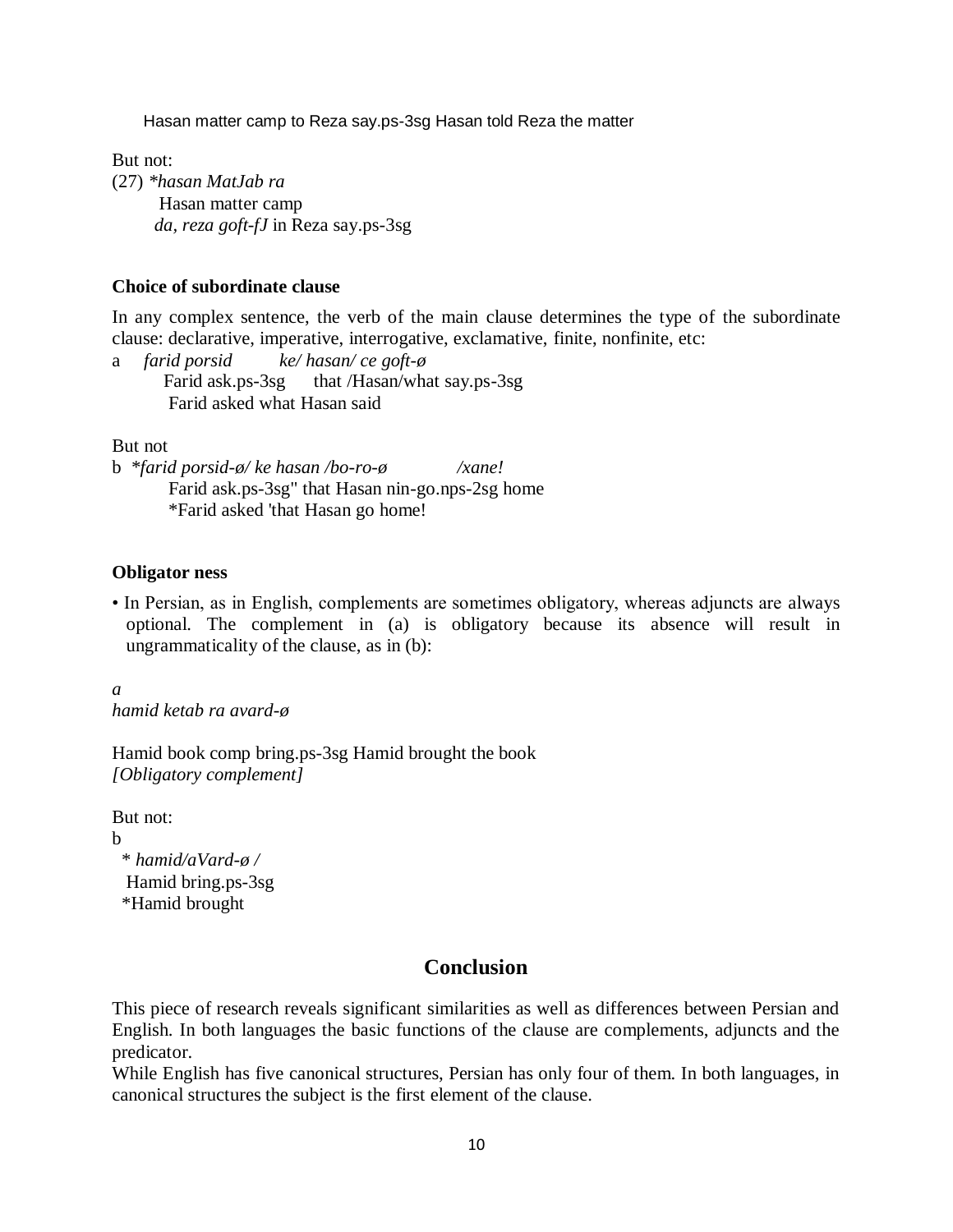However, the order of the other elements in the two languages is different. In canonical structures in Persian, the predicator is always the final element of the clause, while in English it always fills the second position.

The order of the elements in the two languages is shown in the following table Unlike English, Persian is among pro-drop languages, so in non-canonical structures the subject is omissible. Moreover, Persian, unlike English, is so flexible in terms of word order of the clause. Unlike English where the indirect object mayor may not preceded by a preposition, depending its position relative to the verb, in Persian the indirect object is always preceded by a preposition As far as valency is concerned, both languages reveal the same behavior.

Intransitive clauses are either mon-ovalent or bivalent. Mono-transitive clauses are either bivalent or trivalent. English di-transitive clauses are always trivalent. In both languages complements are distinguished by a number of factors: licensing, obligator ness, category and prepositional phrase. All these factors are successfully applicable in distinguishing complements from adjuncts

#### **REFERENCES**

*Akmajian*, A & *et al*, (*2001*):"*Linguistics: An Introduction to Language and Communication*", Cambridge, USA.

- Block, D. (1996). "Not So Fast: Some Thoughts on Theory Calling, Relativism, Accepted Findings and the Heart and Soul of SLA." *Applied Linguistics*, 17, 63-83.
- Cook, V. (1991). *Second Language Learning and Language Teaching.* London: Edward Arnold.
- Crookes, G. (1997). "SLA and Language Pedagogy." *Studies in Second Language Acquisition*, 19, 93-116.
- Eckman, F.R. (1996). "On Evaluating Arguments for Special Nativism in Second Language Acquisition Theory." *Second Language Research*, 12, 398-419.
- Ellis, R, (1997). "SLA and Language Pedagogy." *Studies in Second Language Acquisition*, 19, 69-92.
- Finch, G. (2000). *Linguistic terms and concepts.* Basingstoke: Palgrave.
- Huddleston Rodney, Pullum Geoffrey K (2002) *The Cambridge Grammar of the English Language*. Cambridge University Press.
- O'Grady, W. (1996). *"Language Acquisition without Universal Grammar."* Second Language Research, 12, 374-397.